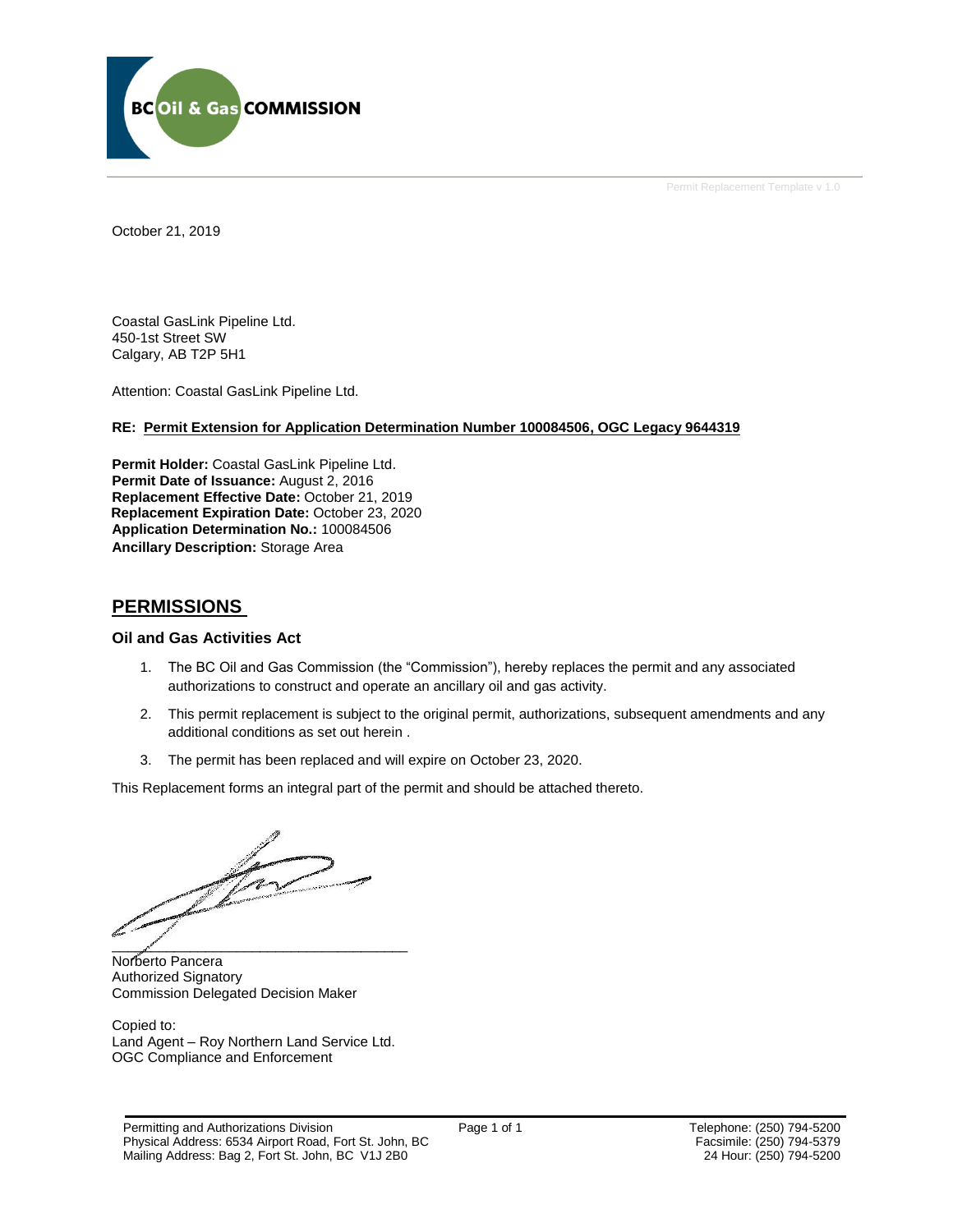

Permit Replacement Template v 1.0

July 23, 2019

Coastal GasLink Pipeline Ltd. 450-1st Street SW Calgary, AB T2P 5H1

Attention: Coastal GasLink Pipeline Ltd.

# **RE: Permit Extension for Application Determination Number 100084506, OGC Legacy 9644319**

**Permit Holder:** Coastal GasLink Pipeline Ltd. **Permit Date of Issuance: August 2, 2016 Replacement Effective Date:** July 23, 2019 **Replacement Expiration Date:** October 23, 2019 **Application Determination No.:** 100084506 **Ancillary Description:** Storage Area

# **PERMISSIONS**

# **Oil and Gas Activities Act**

- 1. The BC Oil and Gas Commission (the "Commission"), hereby replaces the permit and any associated authorizations to construct and operate an ancillary oil and gas activity.
- 2. This permit replacement is subject to the original permit, authorizations, subsequent amendments and any additional conditions as set out herein .
- 3. The permit has been replaced and will expire on October 23, 2019.

# **Petroleum and Natural Gas Act**

4. Pursuant to Section 138(1) of the Petroleum and Natural Gas Act, the permit holder is authorized to enter, occupy and use any unoccupied Crown land located within the operating area to carry out the oil and gas activity authorized under this permit.

# **CONDITIONS**

- 5. The rights granted by this authorization are subject to all subsisting grants to or rights of any person made or acquired under the *Coal Act, Forest Act, Land Act, Mineral Tenure Act, Petroleum and Natural Gas Act, Range Act, Water Sustainability Act* or *Wildlife Act*, or any Replacement or renewal of the same.
- 6. The Permit holder must not assign or sublicense this permit or permit any person to use or occupy the land, other than its employees, contractors, or representatives, without the Commission's written consent.
- 7. The Permit Holder must ensure that the area is maintained in a condition so as to minimize hazards, including but not limited to hazards associated with storage of materials and equipment.
- 8. The Permit Holder must ensure that the area is free of garbage, debris and unused equipment.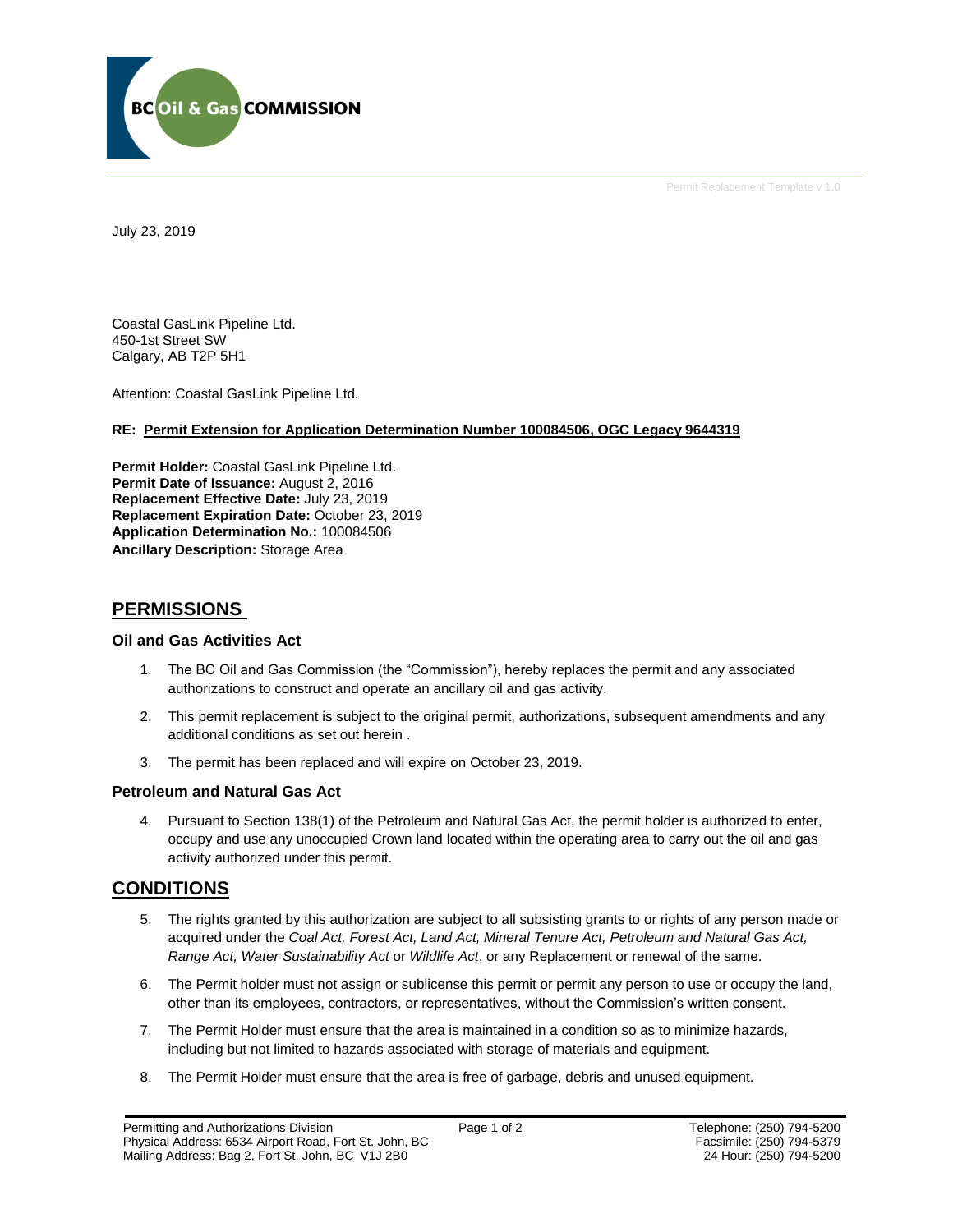This Replacement forms an integral part of the permit and should be attached thereto.

 $\overbrace{\phantom{aaaaaaa}}$ 

Jacqueline Bourke Authorized Signatory Commission Delegated Decision Maker

Copied to:

Land Agent – Roy Northern Land Service Ltd. OGC Compliance and Enforcement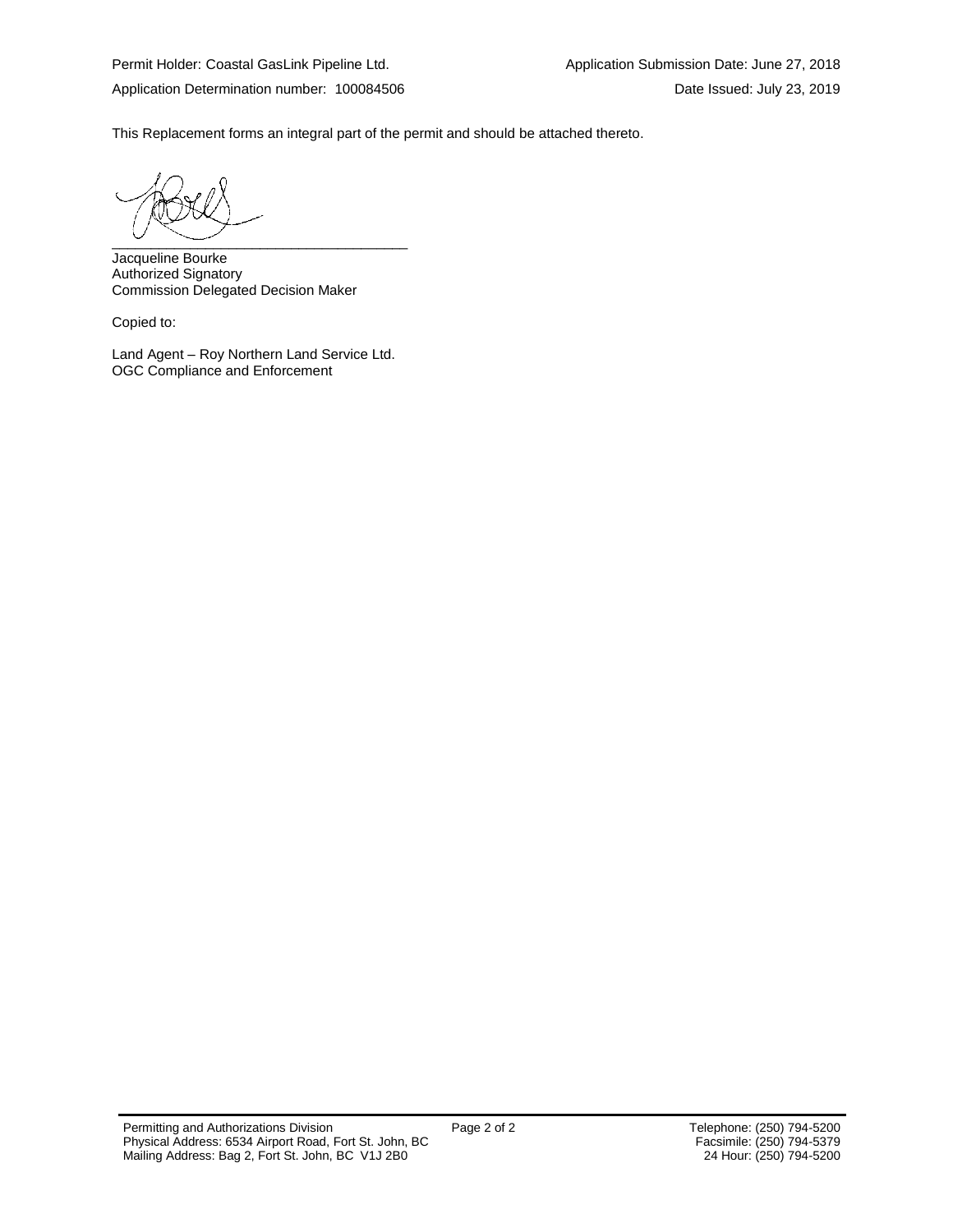

Non OGAA v 4.0

August 2, 2018

Coastal GasLink Pipeline Ltd. 450-1st Street SW Calgary, AB T2P 5H1

Attention: Coastal GasLink Pipeline Ltd.

# **RE: Permit Replacement for Application Determination Number 100084506, OGC Legacy# 9644319**

**Permit Holder:** Coastal GasLink Pipeline Ltd. Permit Date of Issuance: August 2, 2016 **Replacement Date of Issuance:** August 2, 2018 **Replacement Expiration Date:** August 2, 2019 **Application Determination No.:** 100084506

# **GENERAL PERMISSIONS, AUTHORIZATIONS and CONDITIONS**

- 1. The BC Oil and Gas Commission (the "Commission"), hereby replaces the permit and any associated authorizations to construct and operate an ancillary oil and gas activity.
- 2. This permit replacement is subject to the conditions of the original permit, authorizations, subsequent amendments, corrections, and any additional conditions as set out herein.
- 3. The permit has been replaced for one year and will expire on August 2, 2019.

# **Petroleum and Natural Gas Act**

4. Pursuant to Section 138(1) of the Petroleum and Natural Gas Act, the permit holder is authorized to enter, occupy and use any unoccupied Crown land located within the operating area to carry out the associated oil and gas activity authorized under this permit.

# **CONDITIONS**

- 5. The rights granted by this authorization are subject to all subsisting grants to or rights of any person made or acquired under the *Coal Act, Forest Act, Land Act, Mineral Tenure Act, Petroleum and Natural Gas Act, Range Act, Water Sustainability Act* or *Wildlife Act*, or any extension or renewal of the same.
- 6. The Permit holder must not assign or sublicense this permit or permit any person to use or occupy the land, other than its employees, contractors, or representatives, without the Commission's written consent.
- 7. The Permit Holder must ensure that the area is maintained in a condition so as to minimize hazards, including but not limited to hazards associated with storage of materials and equipment.
- 8. The Permit Holder must ensure that the area is free of garbage, debris and unused equipment.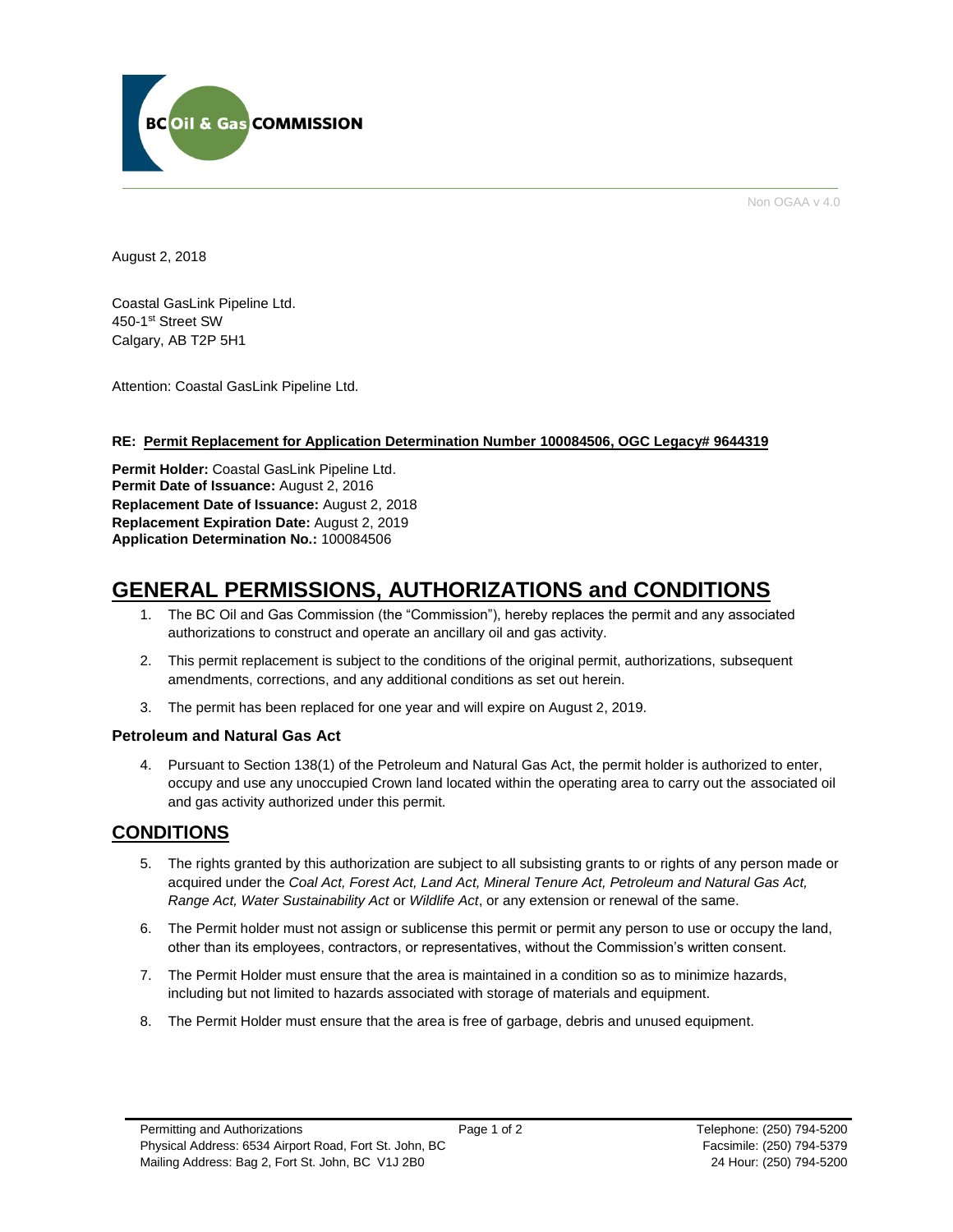Application Determination number: 100084506 Date Issued: August 2, 2018

 $\overline{\phantom{a}}$   $\overline{\phantom{a}}$   $\overline{\phantom{a}}$   $\overline{\phantom{a}}$   $\overline{\phantom{a}}$   $\overline{\phantom{a}}$   $\overline{\phantom{a}}$   $\overline{\phantom{a}}$   $\overline{\phantom{a}}$   $\overline{\phantom{a}}$   $\overline{\phantom{a}}$   $\overline{\phantom{a}}$   $\overline{\phantom{a}}$   $\overline{\phantom{a}}$   $\overline{\phantom{a}}$   $\overline{\phantom{a}}$   $\overline{\phantom{a}}$   $\overline{\phantom{a}}$   $\overline{\$ 

Jacqueline Bourke Authorized Signatory Commission Delegated Decision Maker

pc: Land Agent – Roy Northern Land Service Ltd. OGC, Compliance and enforcement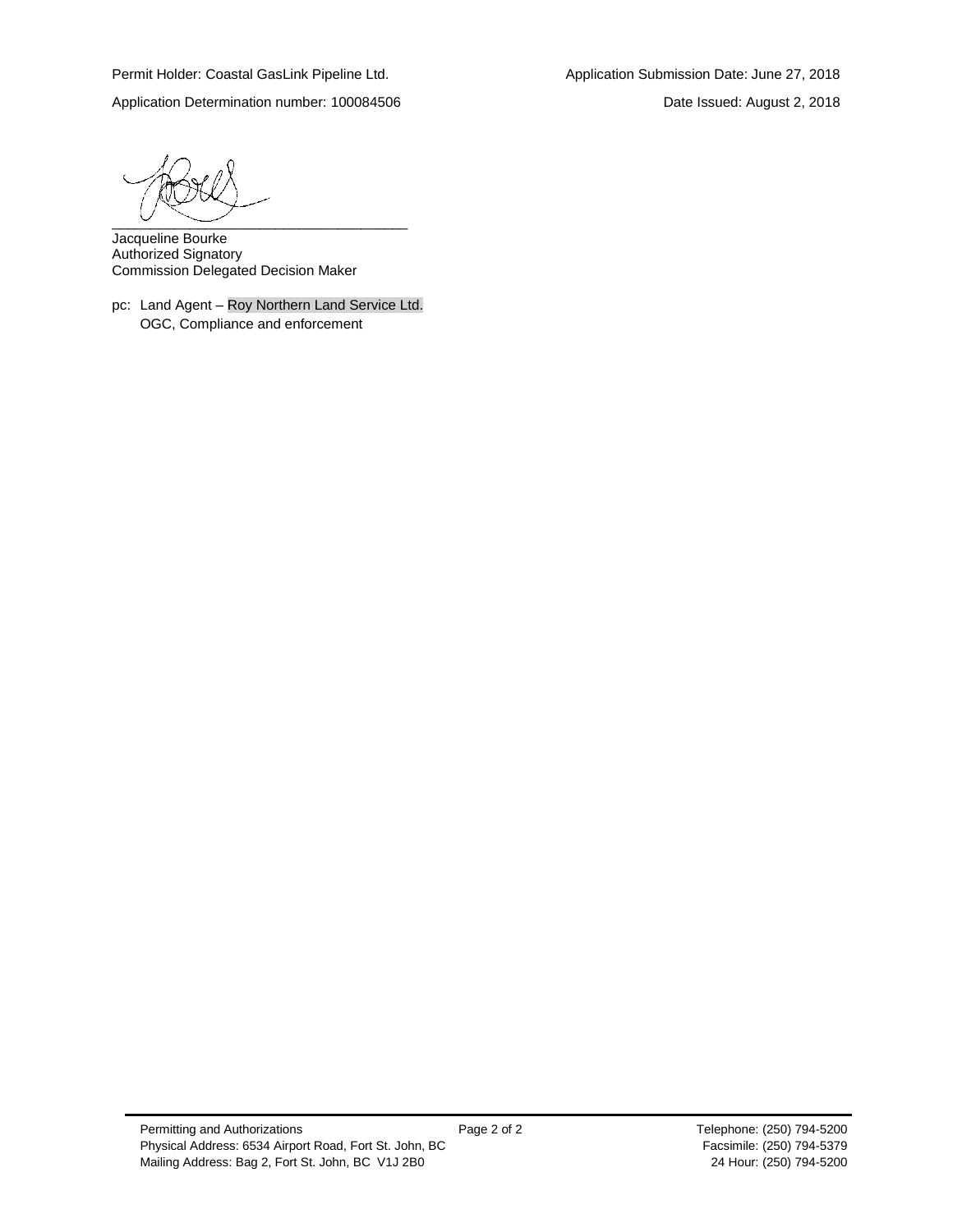

August 2, 2016

Coastal Gaslink Pipeline Ltd. 450 - 1<sup>st</sup> Street SW Calgary, Alberta T2P 5H1;

#### Attention: Katherine Sheriff

RE: Storage Site within Units 81,82, 91 and 92. Block F, Group 93-K-1, Sec 35-18-R5C and REM Sec 26-18-R5C

Date of Issuance: August 2, 2016 Commission No.: 9644319

#### **PERMISSIONS**

#### *Petroleum and Natural Gas Act*

- 1. Pursuant to section 138(1) of the *Petroleum and Natural Gas Act,* the permit holder is permitted to enter, occupy, and use any unoccupied Crown land located within the areas described in the attached construction plan, DOCUMENT NO: CGW4703-MCSL-G-MP-653, revision 0, dated January 20, 2016 (the "construction plan"), by McElhanney Geomatics as submitted to the Commission in the permit application dated May 5, 2016 to construct and operate a related activity for the purposes of carrying out oil and gas activities as defined in the *Oil and Gas Activities Act* (hereinafter referenced together as the "operating area"), subject to the conditions set out below.
	- (1) The permission to occupy and use Crown land expires two years from the date of issuance, unless the Commission has received notice of construction start, or this permit is otherwise extended, suspended, cancelled, surrendered or declared spent.
	- (2) The permission to occupy and use Crown land does not entitle the permit holder to exclusive possession of the operating area.
	- (3) The total disturbance within the operating area must not exceed 24.48 ha.

#### AUTHORIZATIONS

#### *Forest Act*

- 2. Pursuant to section 47.4 of the *Forest Act,* the permit holder is authorized to remove Crown timber from the operating area under Cutting Permit No. 10 under Master Licence to Cut number M02342.
- 3. This Cutting Permit is deemed spent upon the submission of the post-construction plan or upon either the cancellation or the expiry of the activities authorized by this permit.

#### CONDITIONS

#### Notification: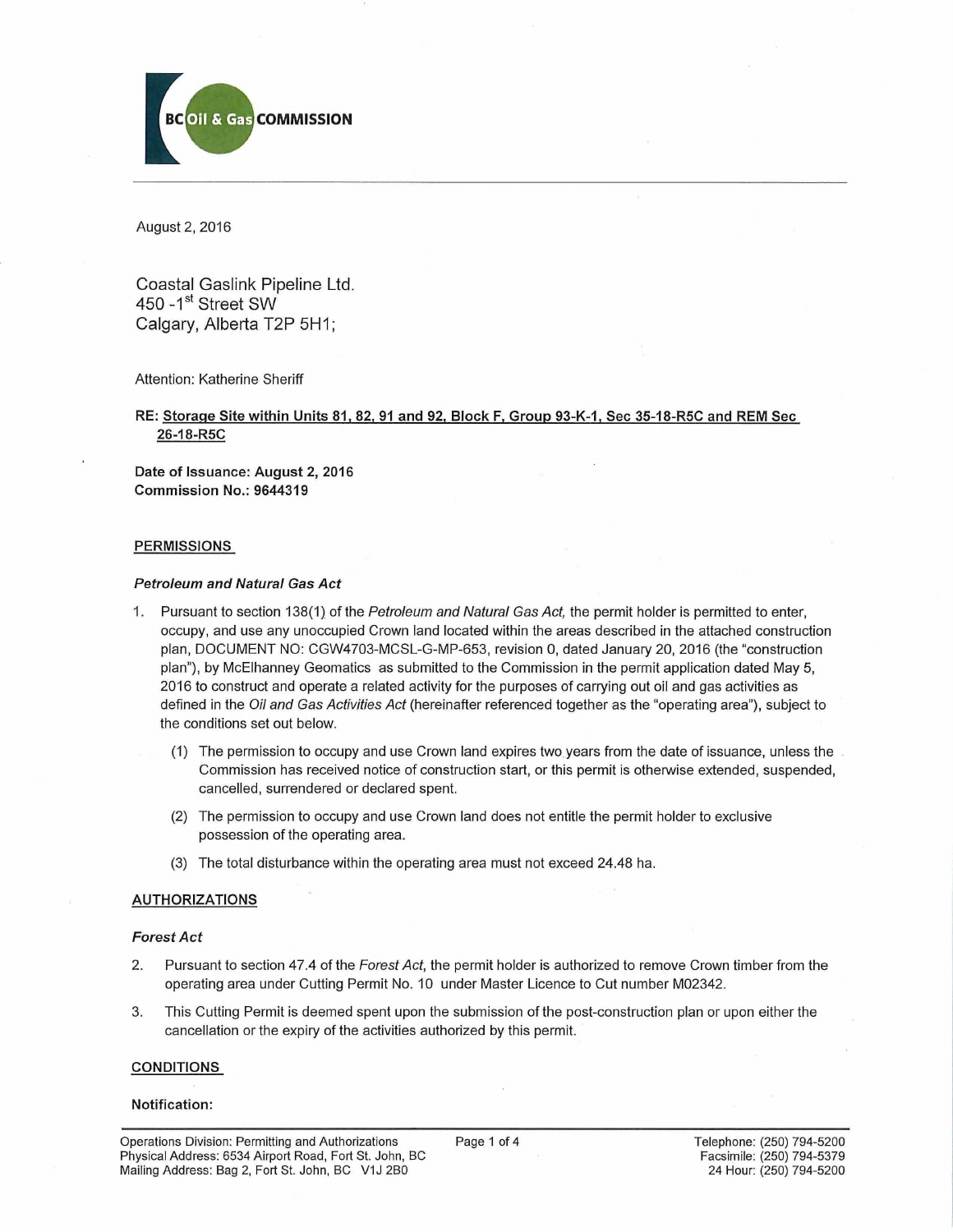- 4. A notice of construction start must be submitted to the Commission a minimum of 48 hours prior to the commencement of activities under this permit. Notification must be sent via [OGC.ExternalNotifications@bcogc.ca.](mailto:OGC.ExternalNotifications@bcogc.ca)
- 5. Within 60 days of the completion of construction activities under this permit, the permit holder must submit to the Commission a post-construction plan as a shapefile and PDF plan accurately identifying the location of the total area actually disturbed under this permit. The shapefile and plan must be submitted via eSubmission.
- 6. The permit holder must notify Nadleh Whut'en First Nation a minimum of five (5) days prior to commencement of activities.
- 7. The permit holder must notify the Saik'uz First Nation a minimum of five (5) days prior to commencement of activities.
- 8. The permit holder must notify Yekooche First Nation a minimum of five (5) days prior to commencement of activities.
- 9. The permit holder must notify Nak'azdlie Band a minimum of five (5) days prior to commencement of activities.
- 10. The permit holder must notify Carrier Sekani Tribal Council a minimum of five (5) days prior to commencement of activities.

#### **General:**

- 11. The rights granted by this permit in relation to unoccupied Crown land are subject to all subsisting grants to or rights of any person made or acquired under the *Coal Act, Forest Act, Land Act, Mineral Tenure Act, Petroleum and Natural Gas Act, Range Act, Water Sustainability Act* or *Wildlife Act,* or any extension or renewal of the same.
- 12. The permit holder must not assign, sublicense or transfer this permit or permit any person to use or occupy Crown land, other than its employees, contractors, or representatives, without the Commission's written consent.
- 13. The permit holder must ensure that any Crown land within the operating area is maintained in a condition so as to minimize hazards, including but not limited to hazards associated with storage of materials and equipment.
- 14. The permit holder must ensure that any Crown land within the operating area is free of garbage, debris and unused equipment.

#### **Environmental:**

- 15. Following completion of the construction activities authorized under this authorization the permit holder must, as soon as practicable,
	- (1) decompact any soils compacted by the activity;
	- (2) if natural surface drainage pattern was altered by the carrying out of the activity, the permit holder must restore, to the extent practicable, to the drainage pattern and its condition before the alteration; and
	- (3) ensure re-vegetation of any exposed soil on the operating area including, where necessary, using seed or vegetative propagules of an ecologically suitable species that
		- (a) promote the restoration of the wildlife habitat that existed on the operating area before the oil and gas activity was begun, and
		- (b) stabilize the soil if it is highly susceptible to erosion.
- 16. Following completion of the activities permitted under this permit, any surface soils removed from the operating area must be redistributed so that the soil structure is restored, to the extent practicable, to its condition before the activity was begun.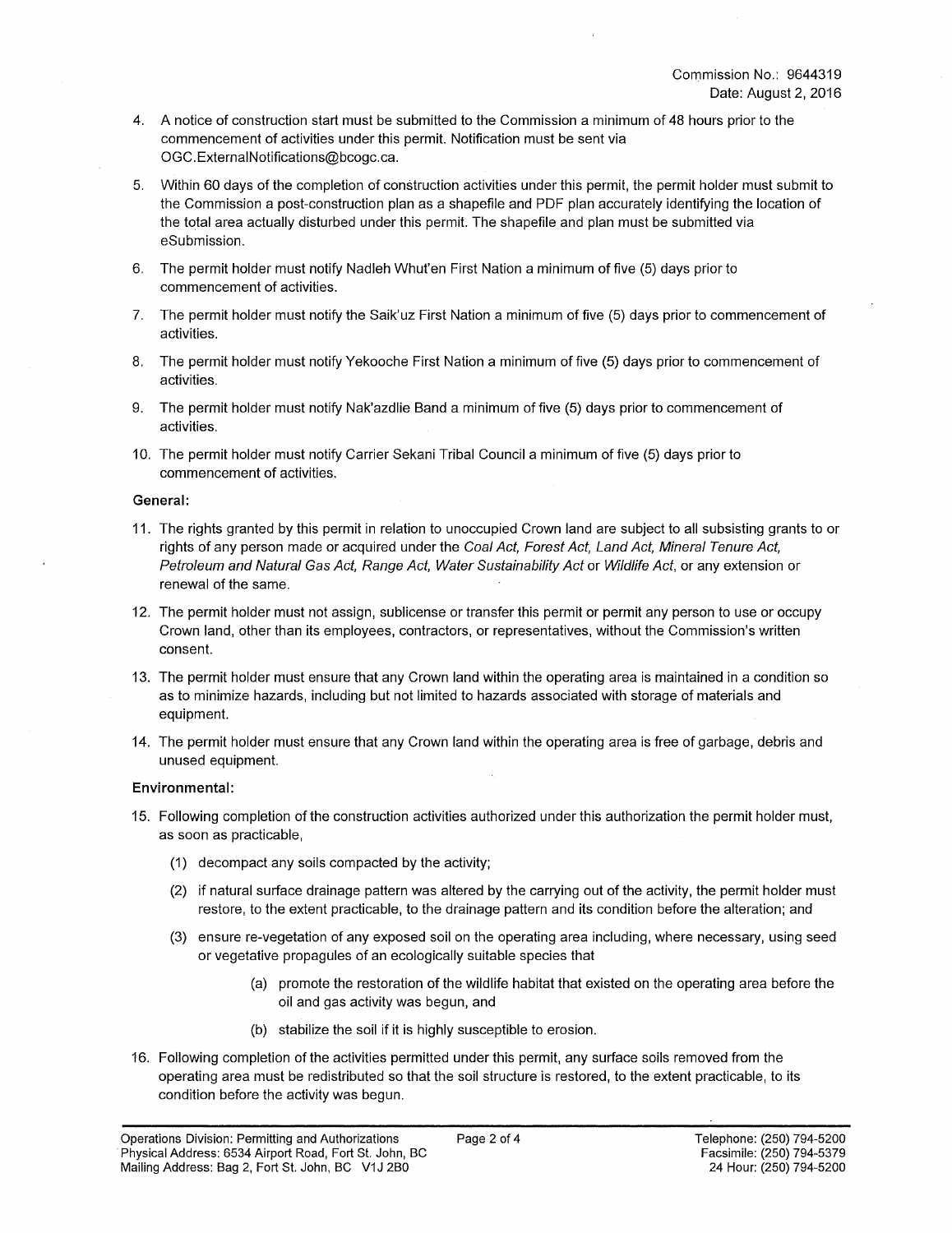## **Clearing:**

- 17. All harvested Crown timber must be marked with Timber Mark Number MTB 856.
- 18. Cutting Permit No. 10 does not grant the permit holder the exclusive right to harvest Crown timber from the operating area. Authority to harvest some or all of the timber may be granted to other persons. The permit holder's right to harvest timber applies to any timber found on the operating area at the time they undertake harvesting activities.
- 19. Stumpage for Cutting Permit No. 10 will be calculated in accordance with the Interior Appraisal Manual as amended from time to time.
- 20. The Interior merchantability specifications and monetary waste billing requirements in the Provincial Logging Residue and Waste Measurement Procedures Manual that are in effect upon issuance of this authorization apply to any waste assessments required under Master License to Cut M02342.
- 21. The holder of Cutting Permit No. 10 must pay to the government, stumpage and any waste billing determined in accordance with the terms of this authorization.
- 22. The permit holder is authorized to fell any trees located on Crown land within 1.5 tree lengths of the operating area that are considered to be a safety hazard according to *Workers Compensation Act* regulations and must be felled in order to eliminate the hazard. Trees or portions of these trees that can be accessed from the operating area without causing damage to standing timber may be harvested.

#### **Archaeology:**

23. An AIA report must be submitted to the Commission as soon as practicable.

If artifacts, features, materials or things protected under section 13(2) of the Heritage Conservation Act are identified the permit holder must, unless the permit holder holds a permit under section 12 of the Heritage Conservation Act issued by the Commission in respect of that artifact, feature, material or thing:

- a. immediately cease all work in the vicinity of the artifacts, features, materials or things;
- b. immediately notify the Commission and the Archaeology Branch of the Ministry of Forests, Lands and Natural Resource Operations
- c. refrain from resuming work in the vicinity of the artifacts, features, materials or things except in accordance with an appropriate mitigation plan that has been prepared in accordance with the Heritage Conservation Act and approved by the Archaeology Branch of the Ministry of Forests, Lands and Natural Resource Operations.

#### **ADVISORY GUIDANCE**

- 1. Appropriate tenure will be issued upon acceptance of the post-construction plan. Submission of the original application and submission of the post-construction plan is considered an application for all subsequent applicable *Land Act* tenures. Upon the Commission's acceptance of the post-construction plan no further applications for replacement tenure are required.
- 2. Unless a condition or its context suggests otherwise, terms used in this authorization have the same meaning as the Environmental Protection and Management Regulation under the *Oil and Gas Activities Act.*

The attached plan(s) forms an integral part of this permit.